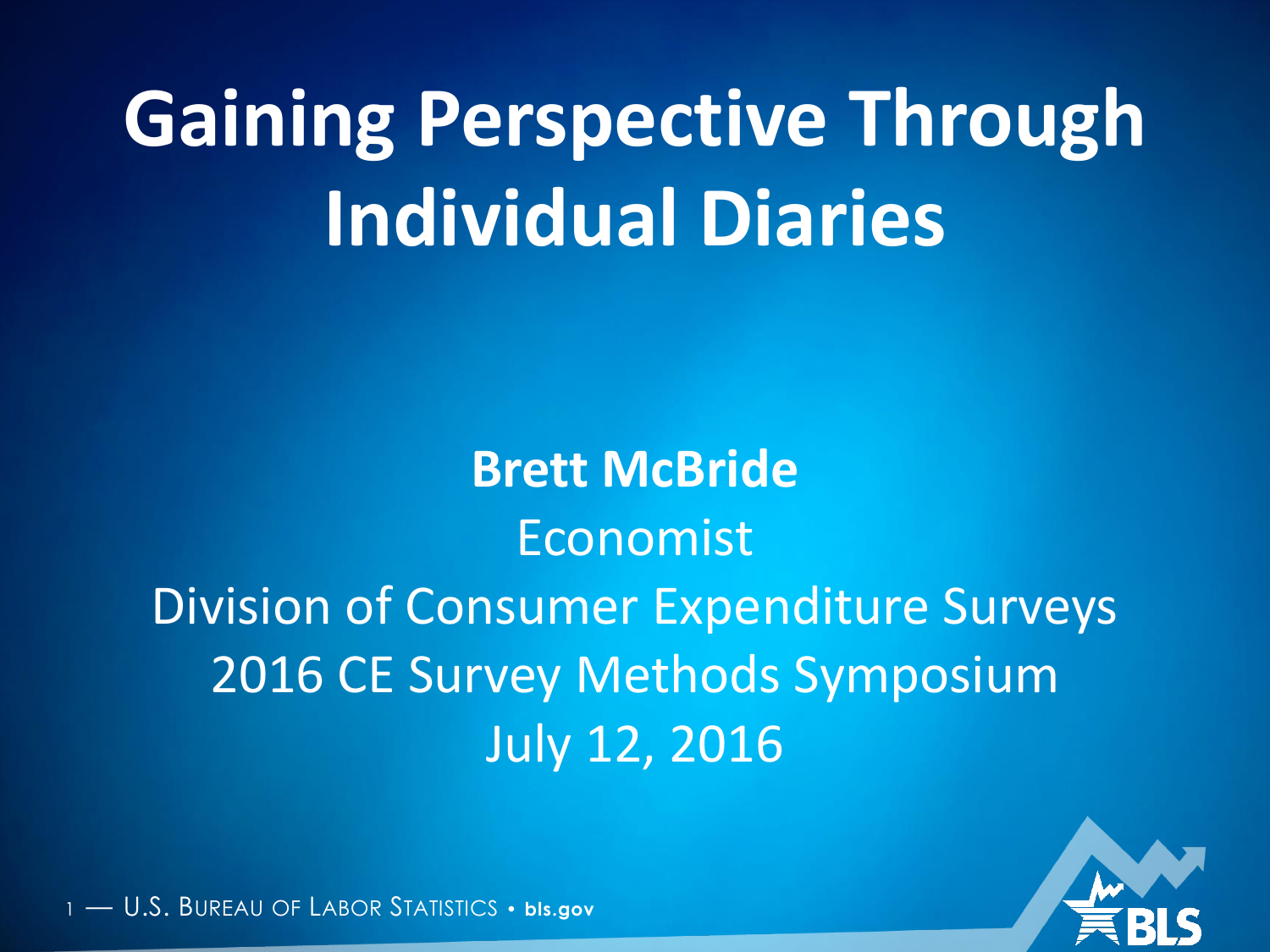## **Individual Diaries in the CE Survey**

- CE recently began testing individual diaries
- Reason for individual diaries primarily data quality
- Tests have given insight into implementation
- Challenges with implementing and assessing individual diaries remain

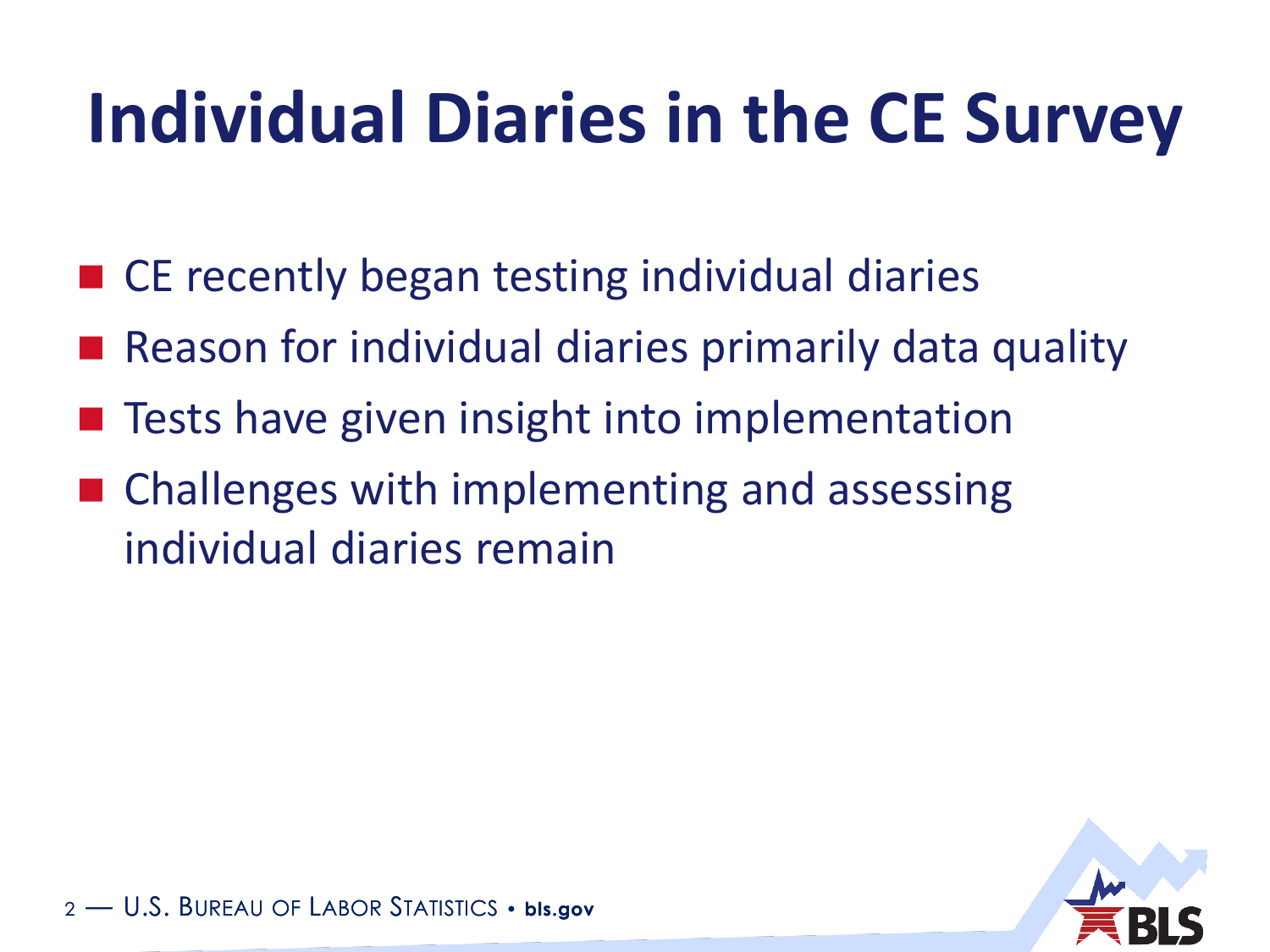## **Why Individual Diaries?**

- 1. Measurement error: less proxy reporting
	- Proxy reporting leads to poorer data (Kojetin and Jerstad, 1997)
- 2. Measurement error: reduced recall bias
	- o CE limits recall after certain time has passed
- 3. Respondent burden: limit burden placed on any one individual

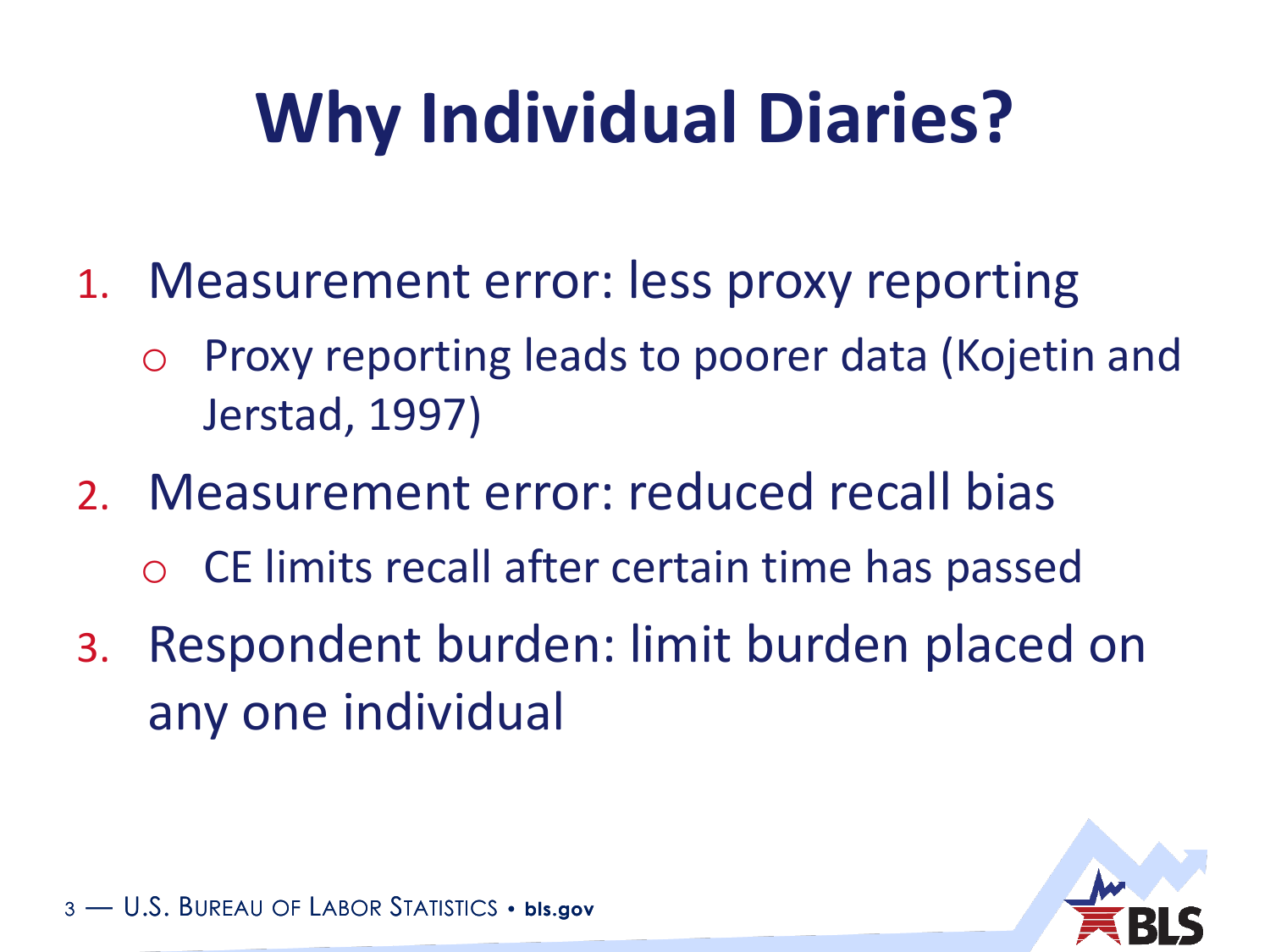#### **E Pluribus Unum**



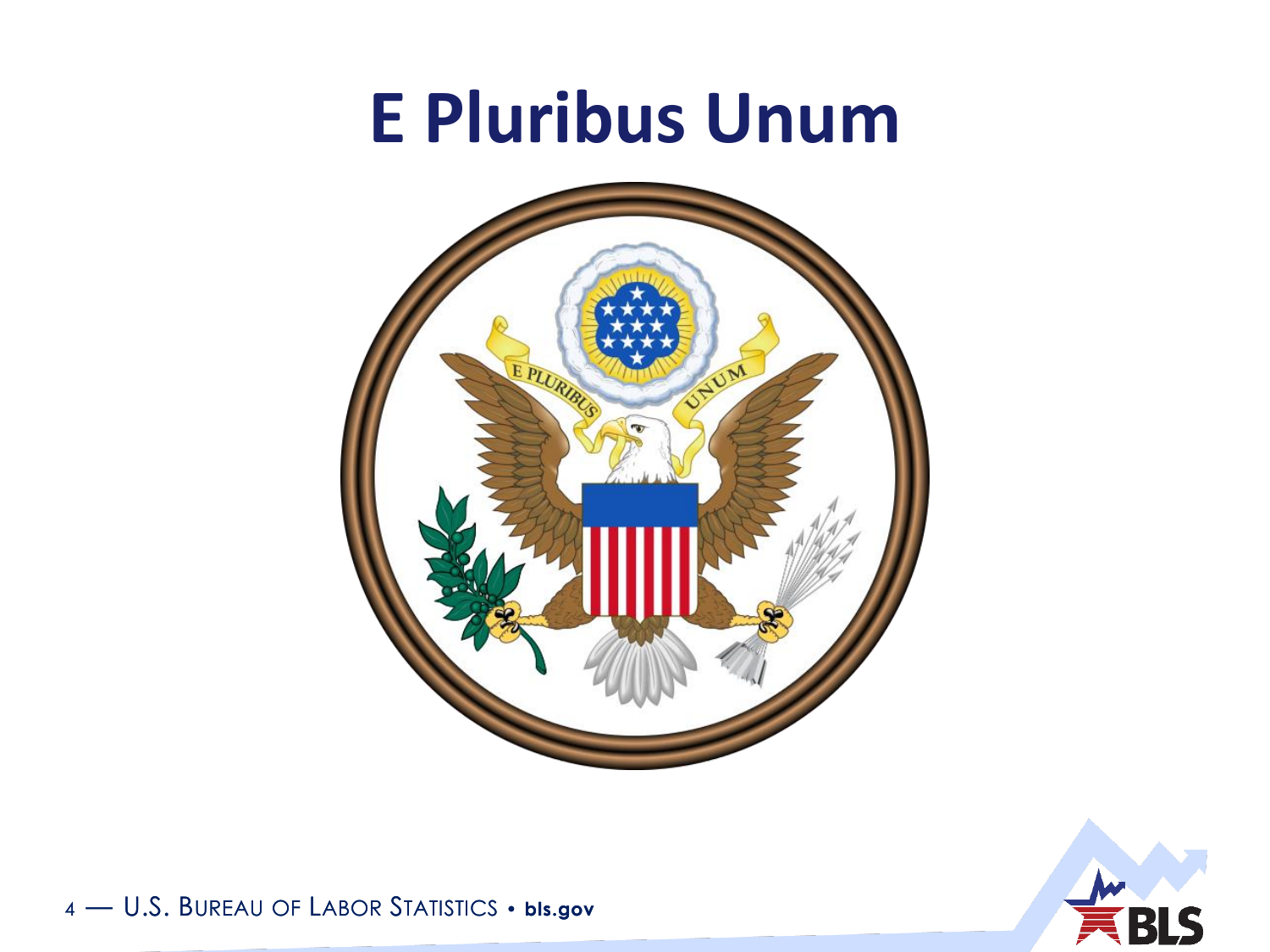### **1. How Many Report**

■ Need many participants for more self-reporting

| <b>Study</b>                 | <b>Description</b>                                  | Full<br>participation<br>$(1 + member)$ |
|------------------------------|-----------------------------------------------------|-----------------------------------------|
| Individual<br><b>Diaries</b> | Online diaries,<br>No incentives                    | 43%                                     |
| Proof of<br>Concept          | Mix of paper &<br>online, \$20/person<br>incentives | <b>77%</b>                              |

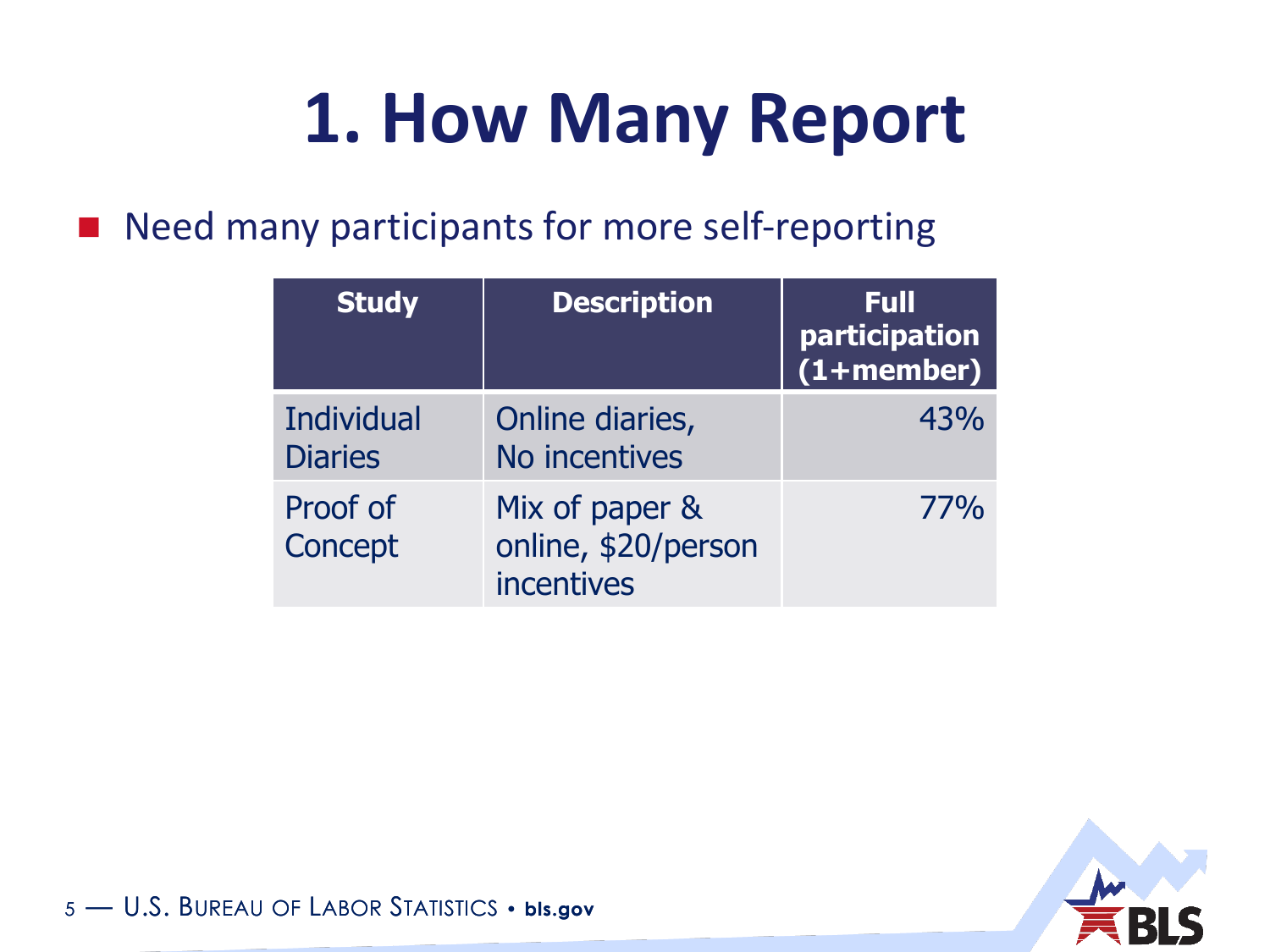## **1. Effect on Reporting**

- How did individual diaries affect reporting compared to current (1 HH proxy reporter) in multi-member HHs?
- In Individual Diaries test, did not find increased reporting with individual diaries (compared to production)
- In Proof of Concept test, within paper diary households, also no increase in reporting when full-HH diary participation
- This held when controlling for age, education and number of members

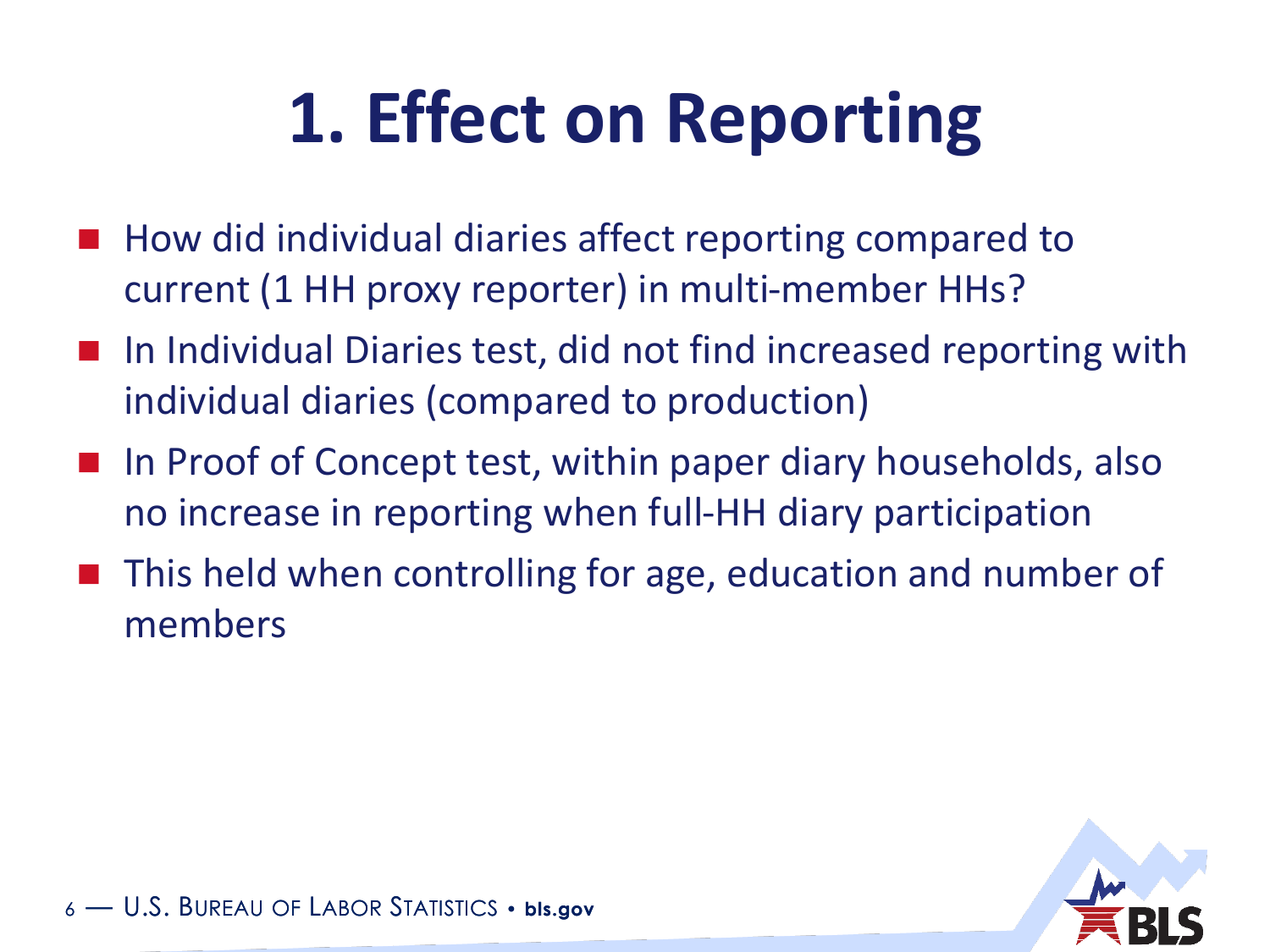## **1. Effect on Reporting (cont.)**

- Risk: certain expenditures do not get 'claimed' by any one individual diarist
- Had fewer expenditure reports in 'other' category for IDFT.
- Possible solution: Respondents may need more instruction on how to report common household expenses (e.g., rent, utilities, education fees)

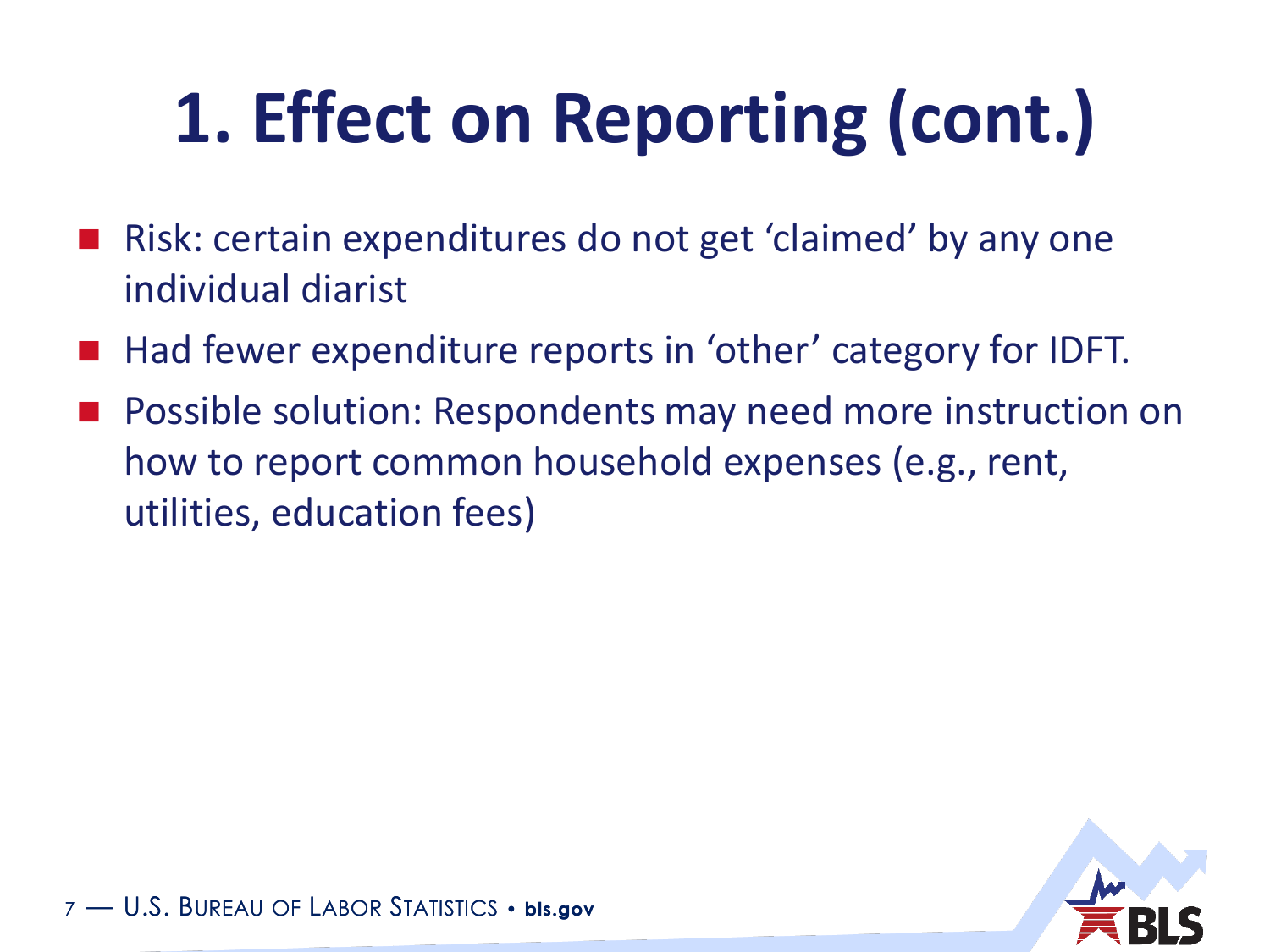#### **2. Less Retrospective Reporting**

 Benefit of individual (mobile) diaries is enabling real-time reporting of expenditures made by each HH member



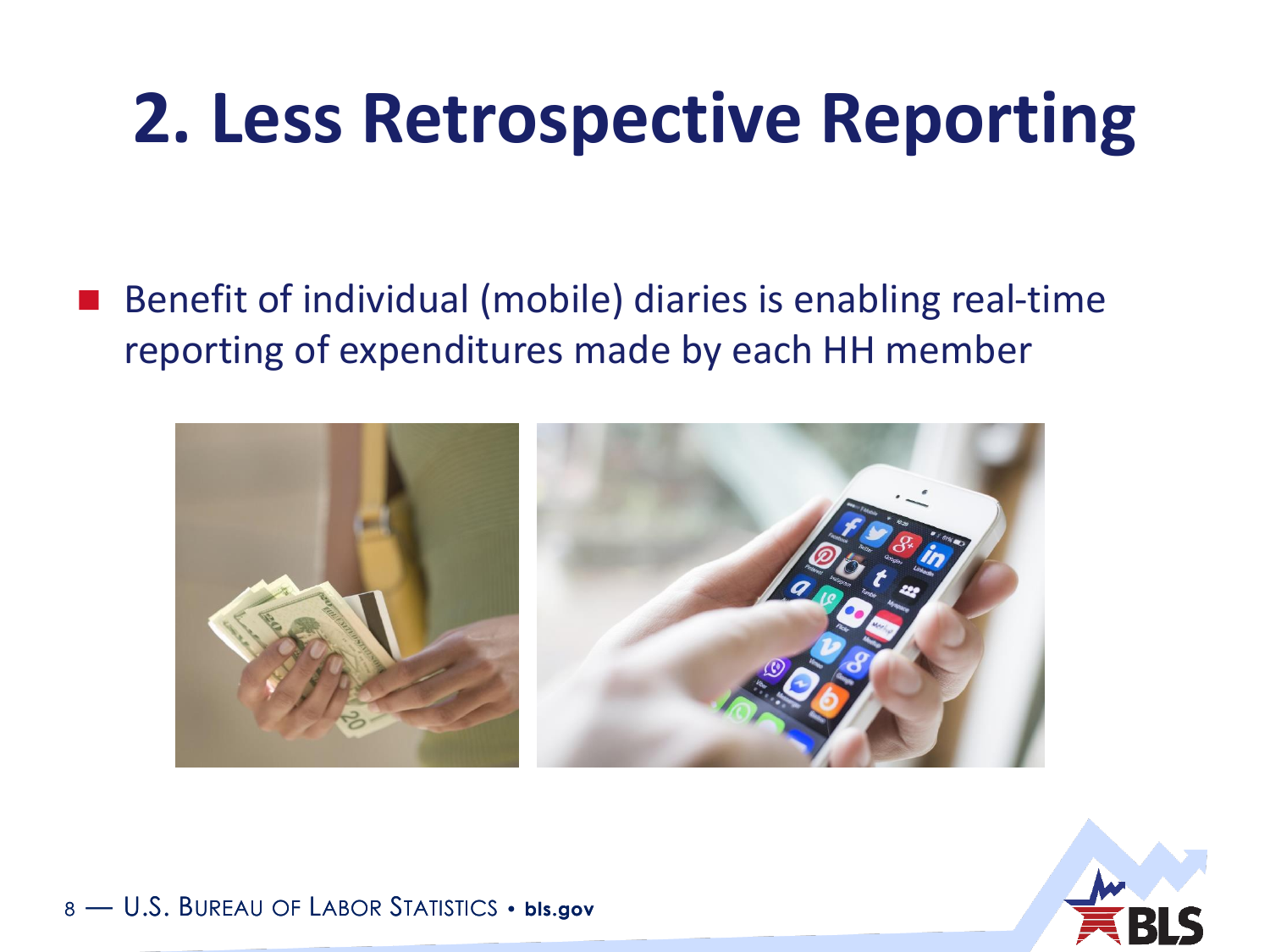### **2. Estimating Real-Time Reporting**

 Data showed average online POC diarist had 38% of logins between midnight and 3pm (N=302)

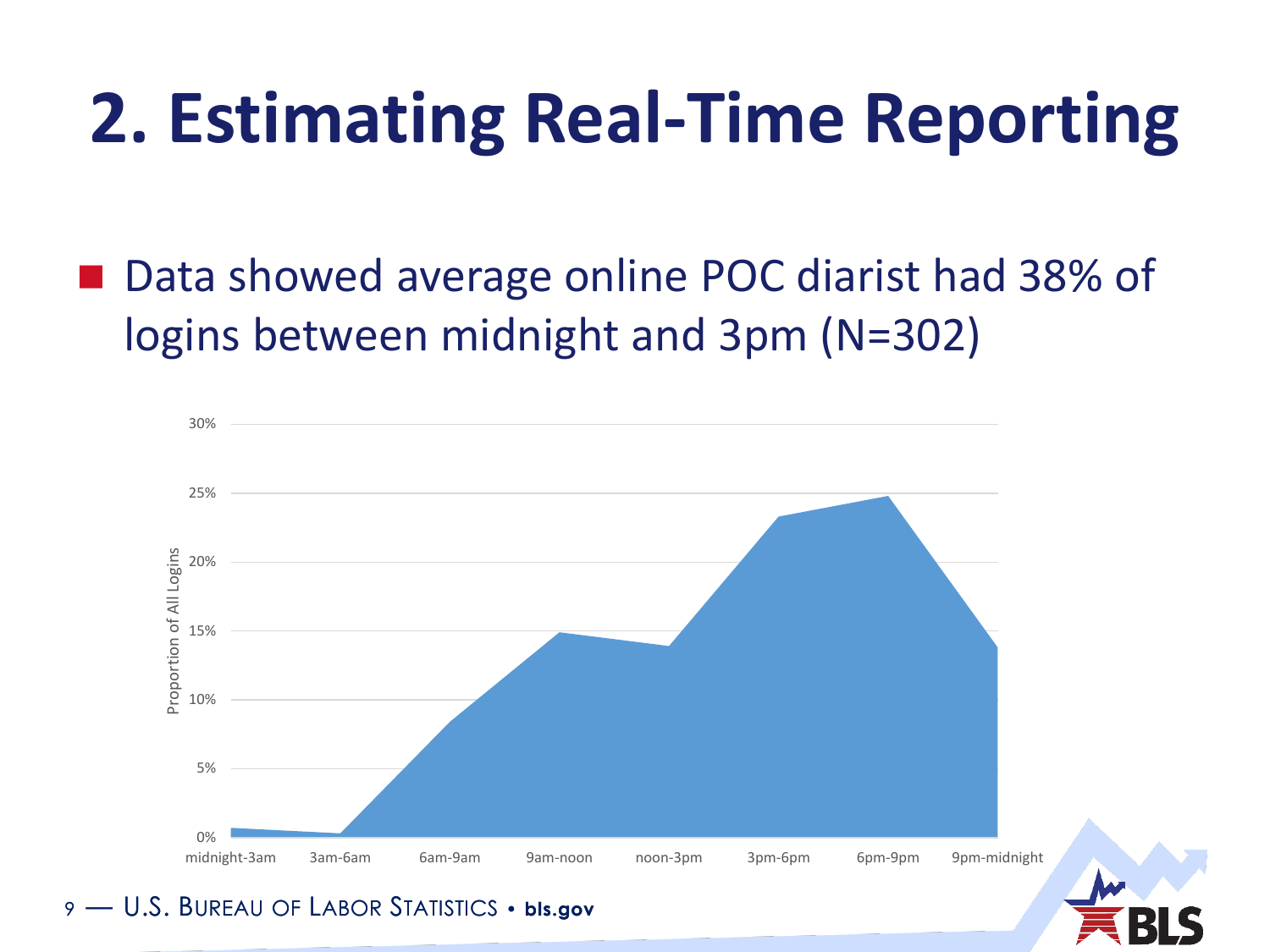### **3. Diffused Respondent Burden**

■ No within-respondent comparison of proxy and individual reporting conditions to assess burden HHs may not prefer individual diaries though

| Question                                                                                        | Response options                            | % of HHs |
|-------------------------------------------------------------------------------------------------|---------------------------------------------|----------|
| Would you prefer having a single diary for the<br>whole household or having an individual diary | Prefer single diary for the whole household | 68.2%    |
| for each member of the household?                                                               | <b>Prefer Individual Diaries</b>            | 30.2%    |
|                                                                                                 | Don't Know                                  | 1.1%     |
|                                                                                                 | Refused                                     | $0.5\%$  |

-POC debriefing responses (N=374)

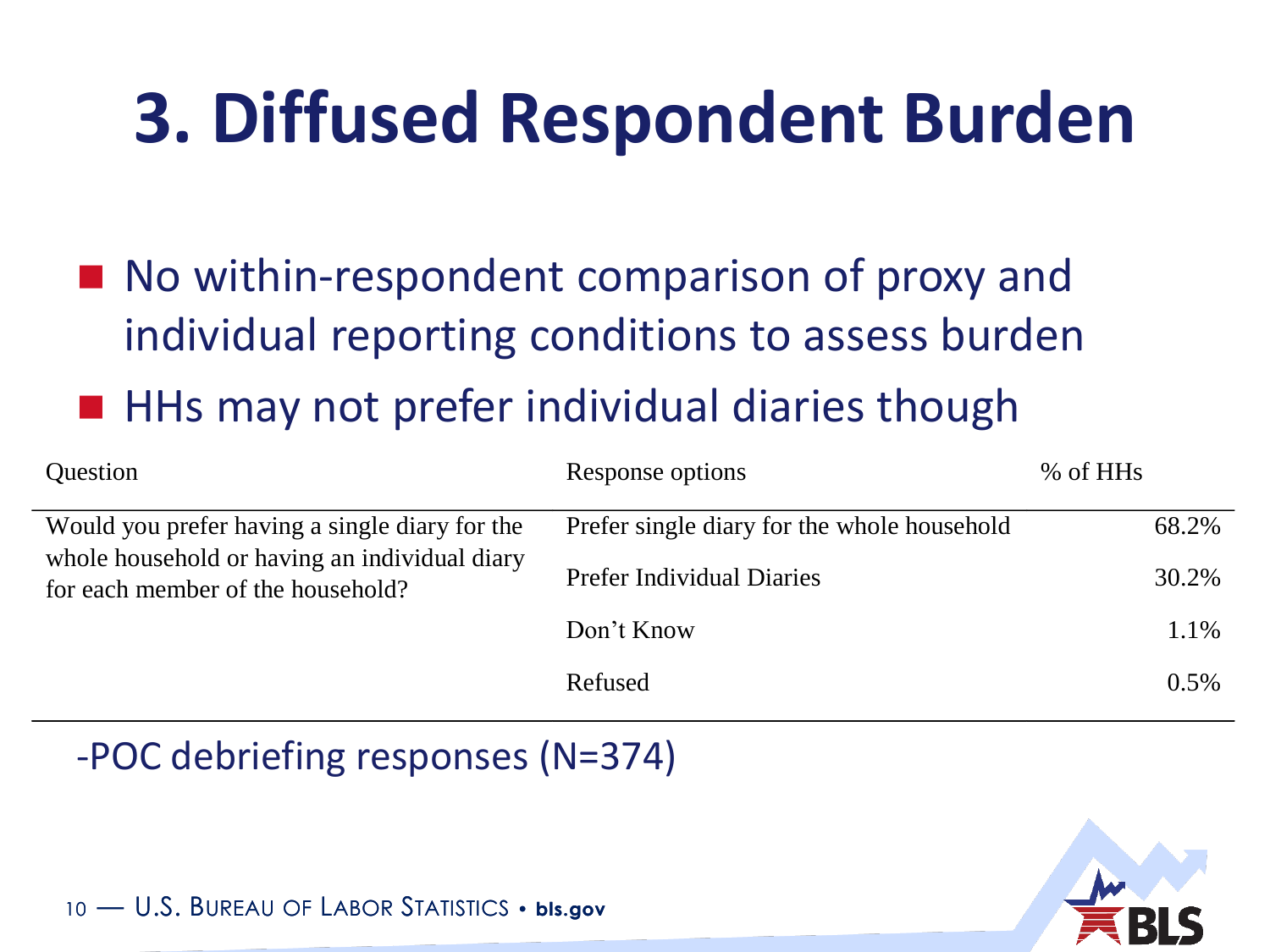### **Challenges: Measurement Error**

#### 1. How to involve HH in participation?

- a) Have respondent present at interview train others?
- b) Set threshold for extent of participation required to be a complete?

#### 2. How to sustain reporting over time?

- a) Individual reminder contacts?
- b) Optimal mode and frequency of contacts?

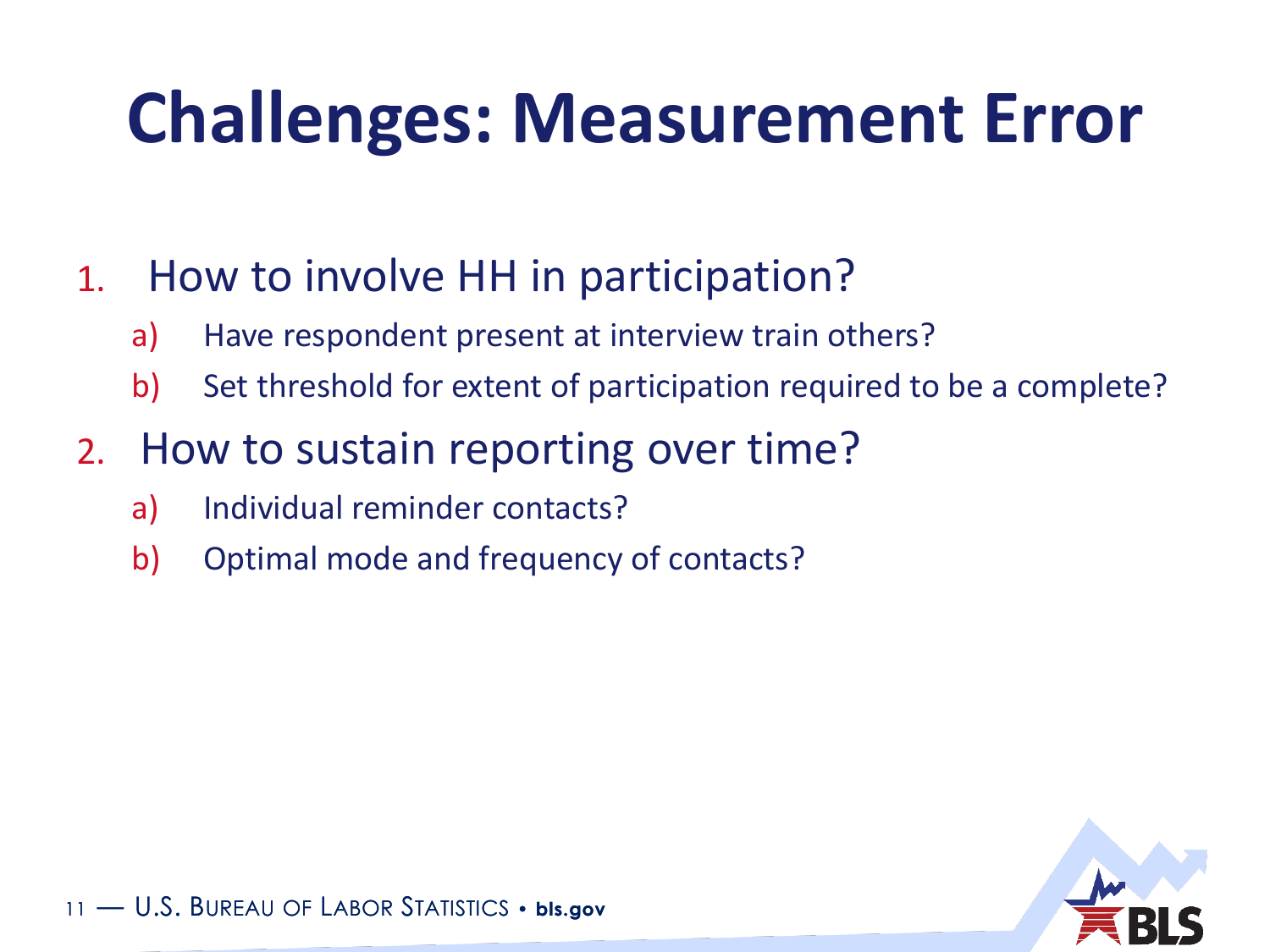## **Challenges: Measuring Benefits**

- 1. What are ways to measure whether real-time reporting is occurring?
- 2. Is there evidence that contemporaneous reporting is important?

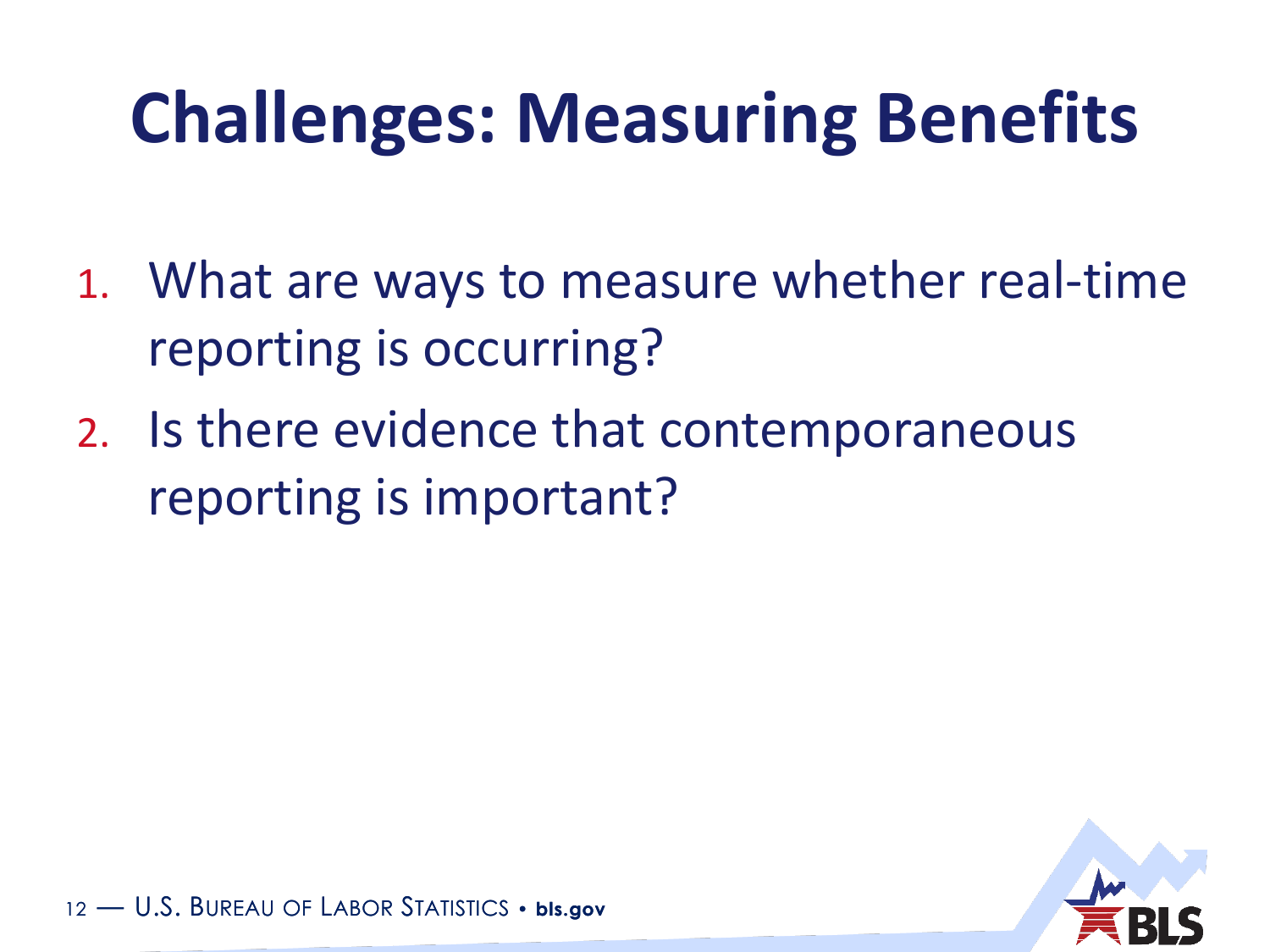## **Challenges: Design**

- $\blacksquare$  How to structure survey to maximize participation and minimize burden?
	- ▶ Have all eligible members equally responsible for participating?
	- ▶ Or have main diary and supplemental diaries?
- Sourcing: take information on some items from alternative sources?